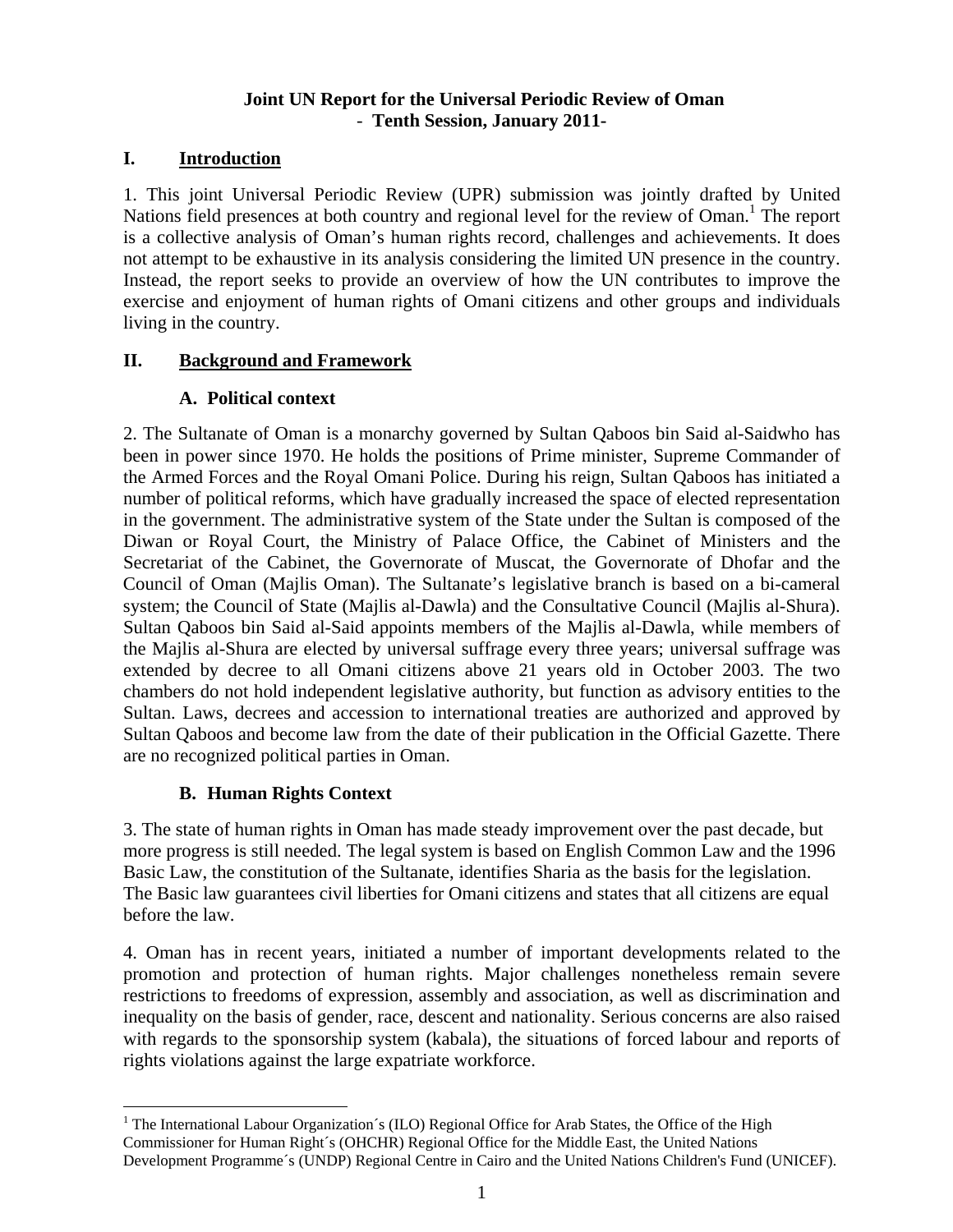#### **C. Cooperation with human rights mechanisms**

5. Oman is a State Party to four of the nine major international human rights instruments; the Convention on the Elimination of All Forms of Racial Discrimination (CERD), the Convention on the Elimination of All Forms of Discrimination against Women (CEDAW), the Convention of the Rights of the Child (CRC) and the Optional Protocol on the Sale of Children, child prostitution and child pornography and the Optional Protocol on the involvement of children in Armed Conflict, in addition to the Convention on the Rights of Persons with Disabilities (CRPD). Oman has also ratified four out of the ILO's eight core conventions, $2$  including: C29 Forced Labour, (1998); C105 Abolition of forced labour Convention (2005), C138 Minimum age Convention (2005), C182 Worst forms of child labour (2001).

6. Oman's reporting record has been inconsistent. Reports to the four UN human rights mechanisms have generally been submitted, but always exceedingly late. Oman currently has three outstanding reports: the  $2<sup>nd</sup>$ ,  $3<sup>rd</sup>$  and  $4<sup>th</sup>$  periodic report to CERD, which were due February 2010. Reports submitted within the framework of the ILO supervisory mechanism have been submitted on time.

7. Oman is the only Arab States that has not ratified any of the key ILO gender equality Conventions (C100 and C111) and the country's blanket reservations to CEDAW and CRC have made the two international conventions subject to conformity with the Omani Basic Law and Sharia. In a positive development, although not yet implemented, Oman announced in May 2010 its intent to withdraw its blanket reservation to the CRC and its two Optional Protocols. It is also noted that Oman expressed its willingness to review its reservations to CEDAW and the possibly to accede to the two Covenants; CESCR and ICCPR.

- Oman is encouraged to act on its intent to remove its blanket reservation to the CRC and its two optional protocols,
- Oman is urged to remove its broad reservations to CEDAW,
- Oman is encouraged to ratify the two Covenants; the CESCR and the ICCPR; and ILO Conventions Nos. 87, 98, 100 and 111

8. Oman has instigated measures to further the implementation of ratified treaties, including the establishment of a national Committee for the monitoring and implementation of the CRC under the Ministry of Social Development (MoSD). The Committee is responsible for the harmonization of the convention and its optional protocols in line with national legislation. It also contribute to the drafting of the national reports submitted to the Committee, but is otherwise limited in its effectiveness and impact, as it has no secretariat, rules of procedure and, significantly, no budget to support its work.

### **III. Promotion and Protection of Human Rights on the ground**

### **A. Rule of Law:**

9. The Basic Law outlines the institutions and administration of the country. There are four levels of courts in Oman: Supreme Court, Appeal Courts, Preliminary Courts, and Courts of

 $\overline{a}$  $2$  Oman has not ratified: International Covenant on Civil and Political Rights (CCPR), International Covenant on Economic, Social and Cultural Rights (CESCR), the Convention Against Torture and other cruel, inhuman or degrading treatment or punishment (CAT), the International Convention on the protection of the rights of all Migrant Workers and members of their families (CMW), the International Convention for the Protection of all Persons from Enforced Disappearance (CED) and the ILO Core Conventions; 087 Freedom of Association and Protection of the Right to Organize 1948, 098 Right to Organize and Collective Bargaining 1949, 100 Equal remuneration 1951, 111 Discrimination (Employment and Occupation) 1958.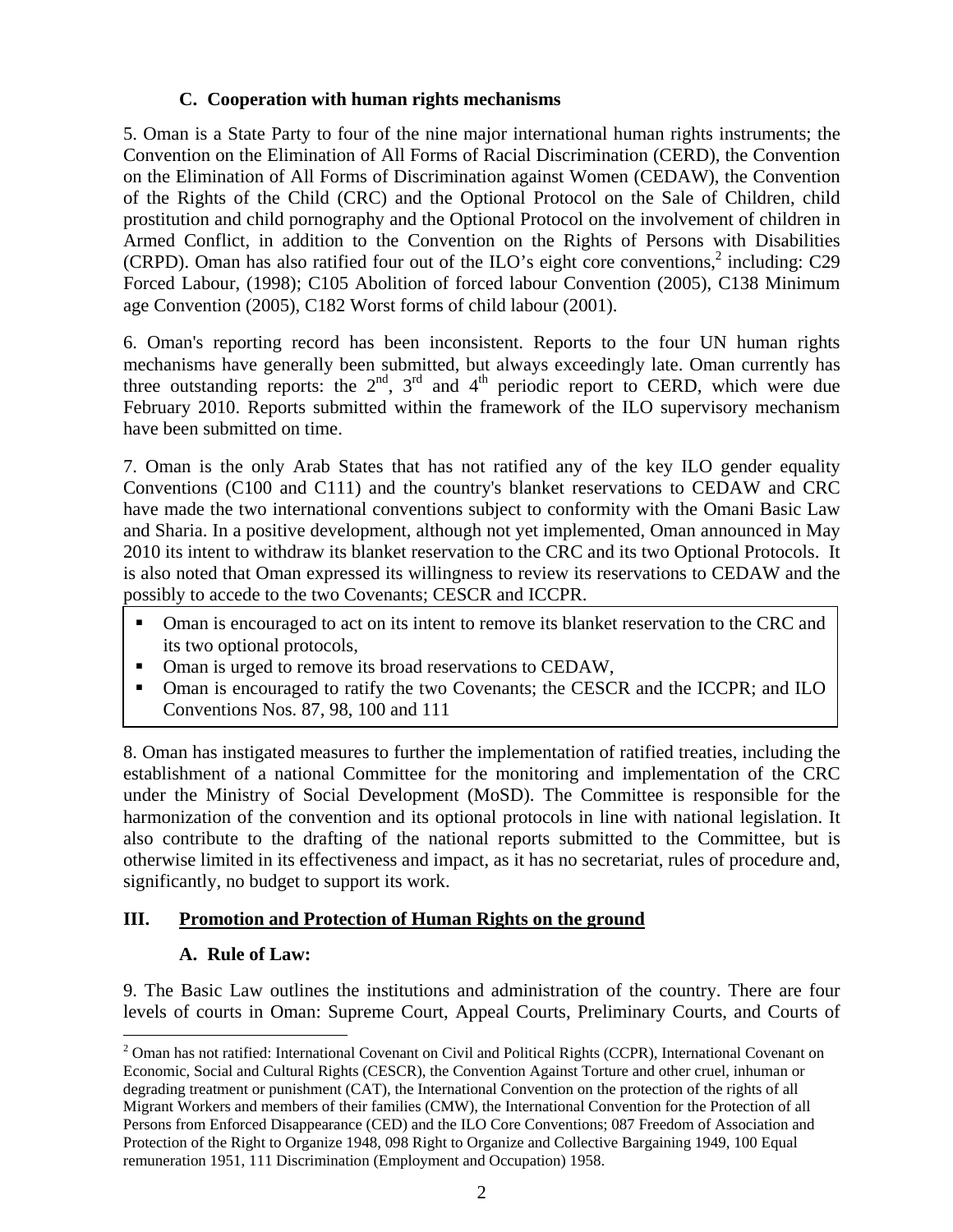Summary Jurisdiction. These courts hear all criminal, civil and commercial cases, while Shari'a Courts, under the authority of the Ministry of Justice and Islamic Affairs, have jurisdiction over matters of personal status and family law. At the helm of the judiciary system is the Supreme Court, while the Administrative Court has the power to review all decisions made by Government bodies, while remaining under the jurisdiction of the Diwan of Royal Court and the Sultan.

10. In 1999, the Office of the Public Prosecution was established, separating it from the Police and placing it under the supervision of the Ministry of Justice. Courts dealing with civil, commercial, Sharia and criminal matters are located in the various regions of the Sultanate. In addition, there are military courts that deal exclusively with military offences.

11. In November 2008, Sultan Qaboos issued Decree No 124/2008, which provided for the establishment of a National Human Rights Commission. In January 2010, the names of the NHRC 14 members were announced in Royal Decree No 110/2010. The Decree outlined the composition and the mandate of the NHRC, including the task of undertaking a national human rights education campaign.

- Oman is encouraged to continue its effort to strengthen the mandate of its NHRI and harmonize it with the Paris Principles,
- Oman is encouraged to continue its efforts to undertake a national human rights education campaign,
- **Framework of Expression** a National Human Rights Plan of Action and call on UN support.

### **a. Freedom of Expression**

12. Freedom of expression remains limited. The state owns and controls local radio and television companies, which are operated by the Ministry of Information. Private print publications, radio and television companies are allowed, but most accept government subsidies and self-censorship is widely practiced. Omanis have access to the internet through the national telecommunications company Omantel and the other service provider Nawras, who exercise control over the information available to its users. The availability of satellite dishes has made foreign broadcast information accessible to the public.

13. The Press and Publication Law enables the government to censor publications if they are perceived to be politically, culturally, or sexually offensive. Individuals and media outlets are prohibited from criticizing the Sultan and the government uses defamation laws and concerns for national security as grounds to suppress criticism of government figures and politically objectionable views. In 2009, the Press Law was amended to further tighten these restrictions and to extend criminal liability to persons operating communication facilities. Courts have interpreted these laws to mean it is illegal to criticize any public official. Reports of the harassment of journalists and writers for criticizing government policies and public services have surfaced frequently in recent years.

14. In 2009, a then confidential government directive was leaked regarding a popular phone-in radio program giving instruction to change from live to pre-recorded broadcasting and to exclude calls about military, security and judicial matters or concerning the Head of State. A list of banned books during the Muscat International Book Fair in 2010 was similarly revealed and widely distributed.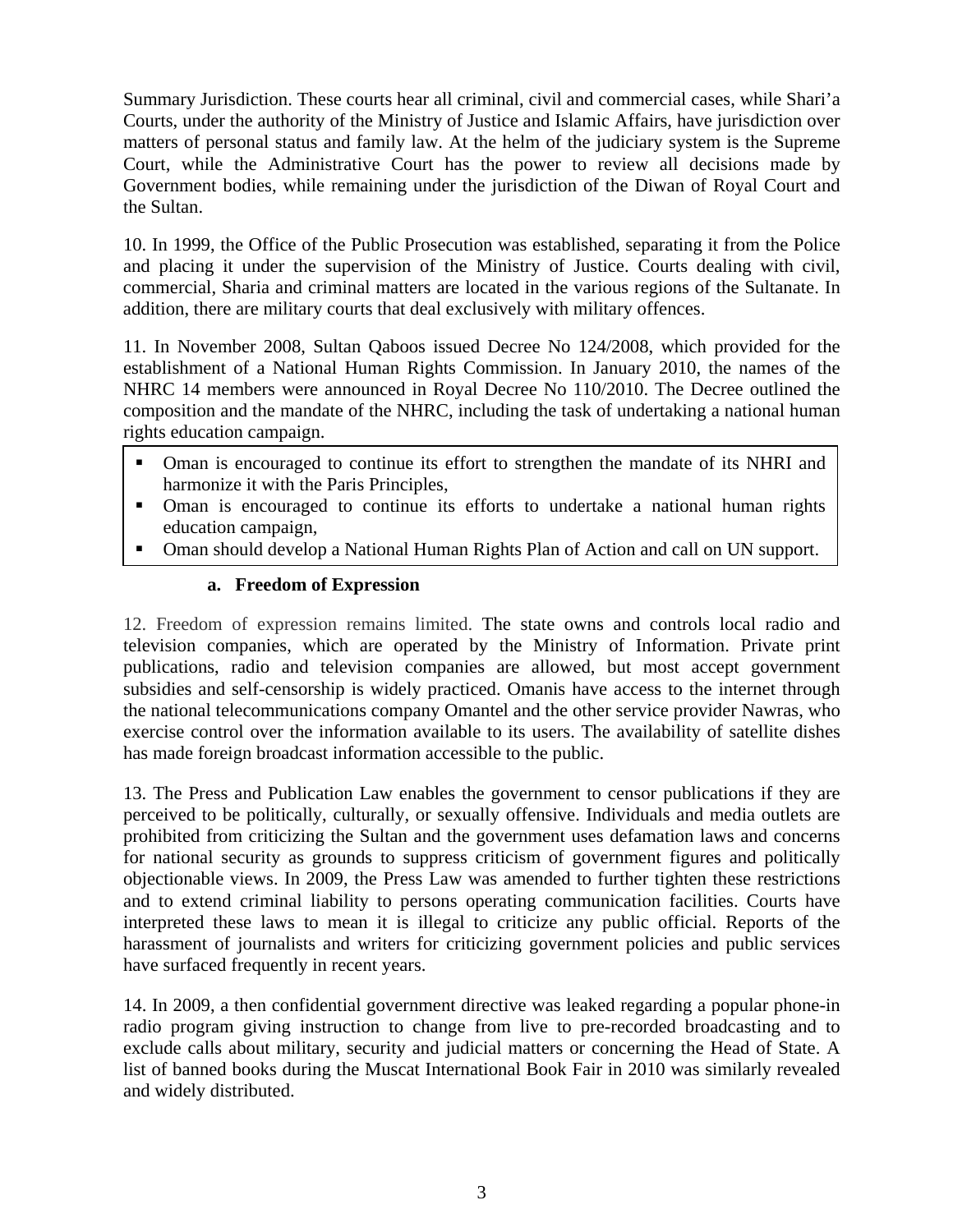- Oman is encouraged to revise the Press Law with a view to removing criminal liability for activities that constitute the legitimate exercise of freedom of expression.
- Oman is encouraged to adopt safeguards in the press law to ensure freedom of expression in accordance with human rights standards and principles

### **b. Freedom of Association and Assembly**

15. The Omani law of Association provides for freedom of association "*for legitimate objectives and in a proper manner".* The Council of Ministers approves the establishment of non-governmental organizations (NGOs), recognized as associations, for approved areas of work, including; women, children, orphans, the elderly, persons with disabilities, in addition to others areas approved by the Council on a case-by-case basis. The law also provides the Minister of Social Development with the prerogative to add new categories to this list at his own discretion. As stipulated in the law, associations cannot join international coalitions without the approval of the Ministry of Social Development. Moreover, associations can organize public events in Oman if the participants are exclusively Omani. However, prior approval must be obtained from the MoSD if participants or experts are invited from abroad.

16. International NGOs may not operate in the Sultanate, but the MoSD informed OHCHR in May 2010 that Oman is considering introducing a new Law of Association by the end of the year. It was indicated that the new law might also allow branches of international NGOs to operate in Oman.

17. Trade Unions have been permitted in Oman since July 2006 and the Sultanate currently counts 72 trade unions, a number which is expected to rise. Oman's trade union movement is organized under the umbrella of the General Federation of Oman Trade Unions, established in February 2010. All trade unions are required to register with the Ministry of Manpower and the law prohibits unions from accepting grants or financial assistance from any source without the Ministry's prior approval. Foreign migrant workers have recently been allowed to join trade unions with limitations regarding their election to executive functions. However, domestic workers, government and security personnel as well as the armed forces remain excluded from the right to join a union. The law allows employees to engage in collective bargaining on the terms and conditions of employment, and prohibits employers from firing or imposing penalties for union activity. Workers are required to give three weeks' notice of intent to strike, which must be supported by an absolute majority of the workforce.

- Oman is encouraged to revise the Law of Associations to be in conformity with international human rights law treaties principles and standards,
- The Sultanate is encouraged to ratify the ILO Conventions Nos. 87 and 98.
- Oman is encouraged to recognize the importance of the participation of an independent civil society in public life.

### **B. Women's rights:**

18. Omani women have achieved significant progress in recent years particularly in the areas of health, education, employment, and a number of civil and political rights. However, government efforts to introduce a more moderate interpretation of women's rights and duties into the country's laws and practices, have had mixed success and women continue to face discrimination in law and practice.

19. Oman was one of the first countries in the region to promote the political participation of women. In spite of efforts to the contrary, the rate of womens partaking in the political process has nonetheless remained low. In 1994, the right to vote in elections to the Majlis al-Shura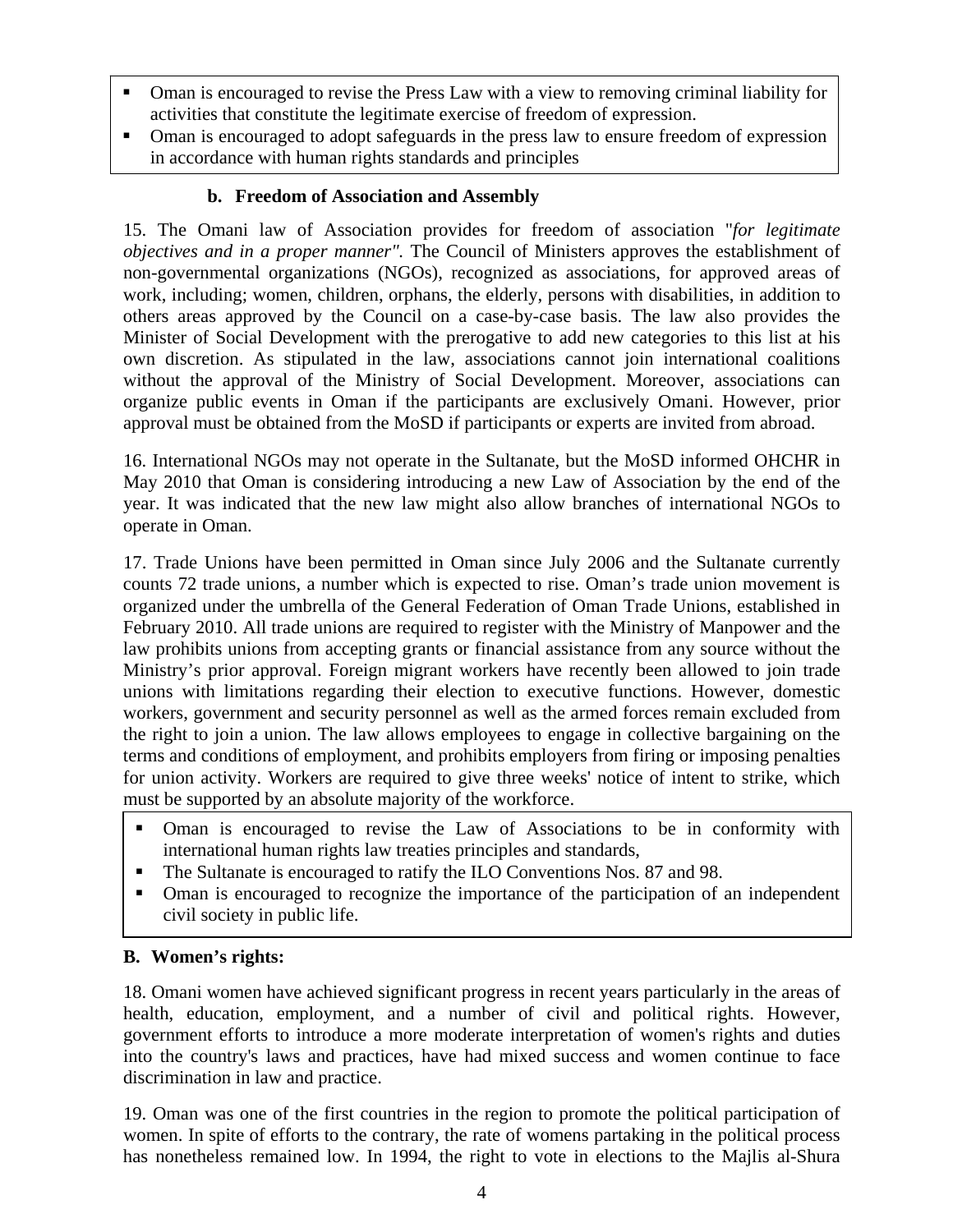(Consultative Council) was extended to a small number of citizens, men and women, selected by Sultan Qaboos. Universal Suffrage was introduced in 2003. However, while women were continuously represented in the Shura Council from 2994- 2007, no female candidates were successful during the last elections in 2007, despite 21 women out of a total of 631 candidates running for office. In an executive order following the election, Sultan Qaboos appointed 14 women to the 70-member Majlis al-Dawla (State Council). The move, which doubled the number of female members from 2004, was seen as part of a continuous effort of the Sultan to improve the representation of women in political bodies. In fact, several women have been appointed to higher office or senior positions in recent years. Currently three women hold the position of Minister and there are also two women represented in the recently established Executive Committee of the General Federation of Oman Trade Unions.

20. Positive steps been taken in recent years with regards to women's economic and social rights. The Omani women's labour force participation increased from 6 percent in 1980 to 18.7 percent in 2003. However, in spite of reports that more women than men are registered in tertiary education institutions in Oman, it remains that the rate of unemployment among young educated women is alarmingly high. Women are more likely to be employed in the public sector where they generally are concentrated in lower job categories than men (vertical occupational segregation) such as clerical and administrative jobs. Women's participation in informal economic activities, such as handicrafts and traditional industries, is reportedly high.

21. There is considerable difference between the rank of Oman on the The United Nations Development Programme's (UNDP) Human Development Index (HDI) and Oman's Gender Development Index (GDI), which indicates that out of the 155 countries with both HDI and GDI values; 128 countries have a better ratio than Oman. To improve women's access to rights and increase participation, the Government has initiated some steps to encourage the empowerment of women in Oman. The Forum on Omani Women, held in October 2009, opened the path for major reforms for the situation of women, including legislative reforms, review of personal status laws and state support to divorced and widowed women,

22. Omani women continue to face legal and social discrimination and inequality in areas relating to civil rights such as marriage, divorce, inheritance and child custody. While the penal code treats men and women equally for the most part, notable exceptions are Articles 109 and 252, which grant men substantially reduced sentences based on a crime's circumstances, thereby mitigating the crime and punishment in the case of so-called "honour crimes." Oman has no specific legislation that criminalizes domestic violence, including marital rape. Genderbased crimes usually go unreported as female victim are faced with the possibility of being treated as an offender and criminalized together with the perpetrator if she chose to pursue legal action. It is also noted that there are no confidential reporting mechanisms for complaints for gender based crimes, nor any facilities, such as shelters, for women seeking refuge from violence. Despite these gaps, there have been some efforts towards addressing the issue, including the establishment of a hotline, known as the "family counseling hotline", for four hours a day.

23. There is evidence of Female genital mutilation (FGM) in some regions of the Sultanate. Oman addressed the issue for the first time in 2001 in a survey of secondary school students. The majority of enrolled boys (80.3%) and girls (79.5%) described the practice as "important" and "necessary". Recent research similarly confirms that the practice does exist in Oman.

24. The Basic Law grants citizens certain civil rights and bans discrimination, which provides an important safeguard for women. However, these safeguards only apply to citizens, leaving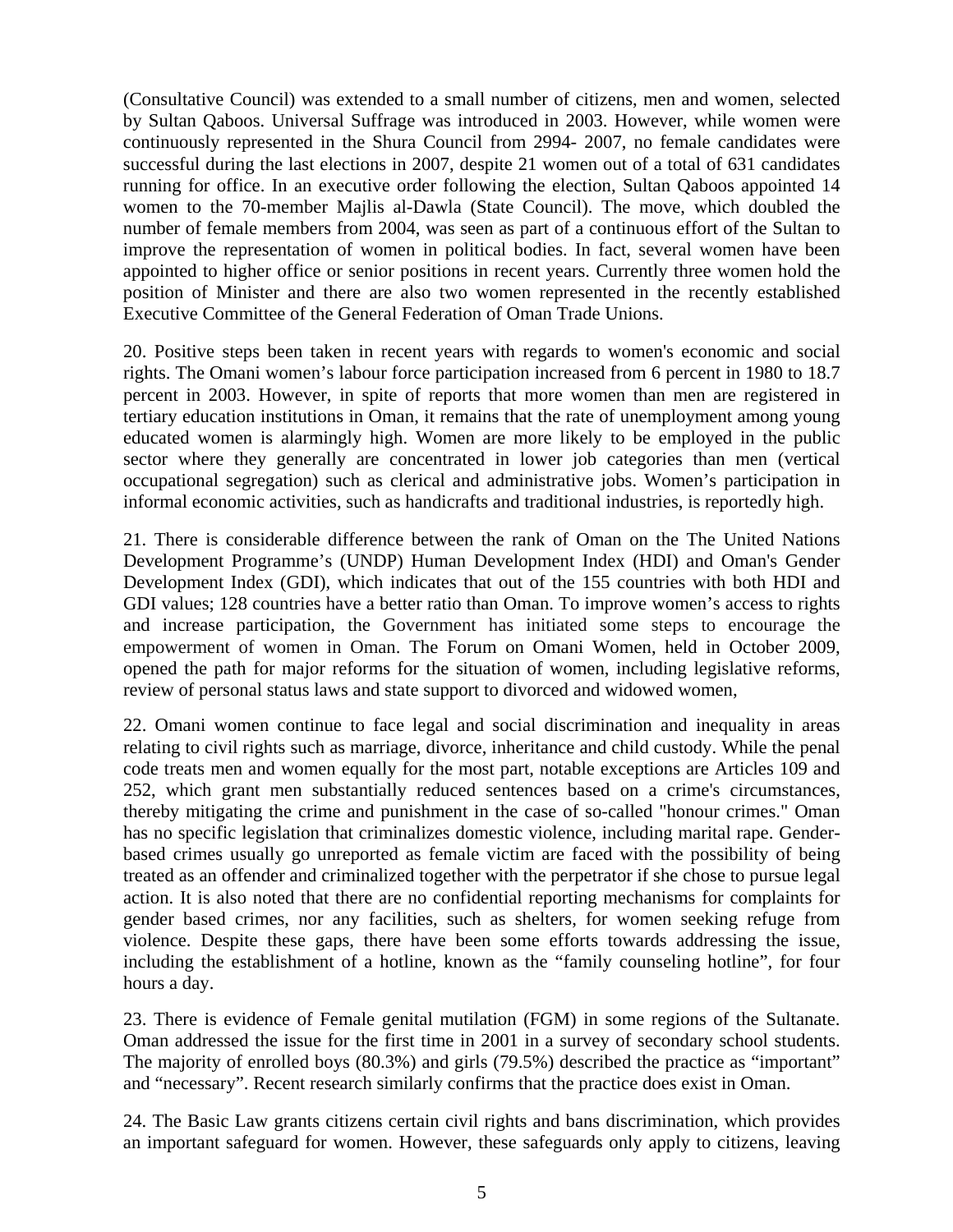the country's large population of foreign workers, particularly female domestic servants, vulnerable to discrimination. Omani women may not transfer their nationality to their noncitizen spouses and children who must obtain and renew their residency visas every two years, while Omani men may do so without restriction.<sup>3</sup> Non-citizen husbands are also not permitted to work without a sponsor.

- Oman is encouraged to revisit articles in the Penal Code that mitigate 'honour crimes,' with a view to removing them,
- Oman is urged to consider revising legislation to ensure that both parents, male and female, are allowed to transmit their citizenship to their children,
- Oman is encouraged to conduct a review of the Personal Status Law and the Labor Law, and consider revising articles that discriminate against women,
- Oman is encouraged to ensure awareness raising on FGM at both the national and local community levels and with the service providers,
- Oman is recommended to revisit the draft of the National Strategy for Advancement of Women,
- Oman is urged to take measures to ensure that equality between citizens and non-citizens in the enjoyment of fundamental rights.
- Oman is encouraged to ratify ILO Conventions Nos. 100 and 111.

# **C. Child Rights:**

 $\overline{a}$ 

25. While the legal system generally protects children's rights, the implementation of its provisions is inconsistent and the limited availability of data on child protection remains a challenge. As a result, the Ministry of National Economy and UNICEF have developed the DevInfo database on all children living in Oman, which incorporates a comprehensive system of child protection indicators. A joint mapping of child protection undertaken in 2009, identified positive measures undertaken by the government as well as systemic gaps, especially with regards to the lack of a structured multidisciplinary referral system in cases of child abuse. A lack of legislation in view of investigation and service delivery in cases of abuse was also noted.

26. Legal and social protection against abuse of children's rights and their exploitation remain a challenge. A draft Child Law has been finalized, but has not yet been submitted to the Cabinet for approval. In addition, the proposed child law alarmingly includes provisions of the Juvenile Law issued in 2008, which established minimum age of criminal responsibility at nine years of age. Sentences of imprisonment are not imposed before the age of 13. Progress has been made in the past two years in developing a National Child Strategy, but the strategy has yet to be passed. Equally, the 2010 decision of the State Council to establish a Committee for "women and children affairs" set out to assess the impact of State Council legislation and policies on women and children is a step in the right direction, but has yet to be implemented.

27. A number of steps to provide alternate care arrangements for children without parental care have been implemented. Concern is nonetheless raised with regards to the lack of a sufficient monitoring system of the children placed in foster families, in order to ensure that adequate support and rehabilitation is provided to both the family and the child.

28. Basic education is free in Oman, but not compulsory by law. It is normally completed between the ages of 6 and 16, but high drop- out rates are increasingly an issue of concern. The government, in cooperation with UNICEF, is looking at approaches to mitigate this trend.

<sup>&</sup>lt;sup>3</sup> Oman Citizenship Law (No. 3 of 1983), Articles 1-2, www.mola.gov.om/maraseemno.htm, in Arabic.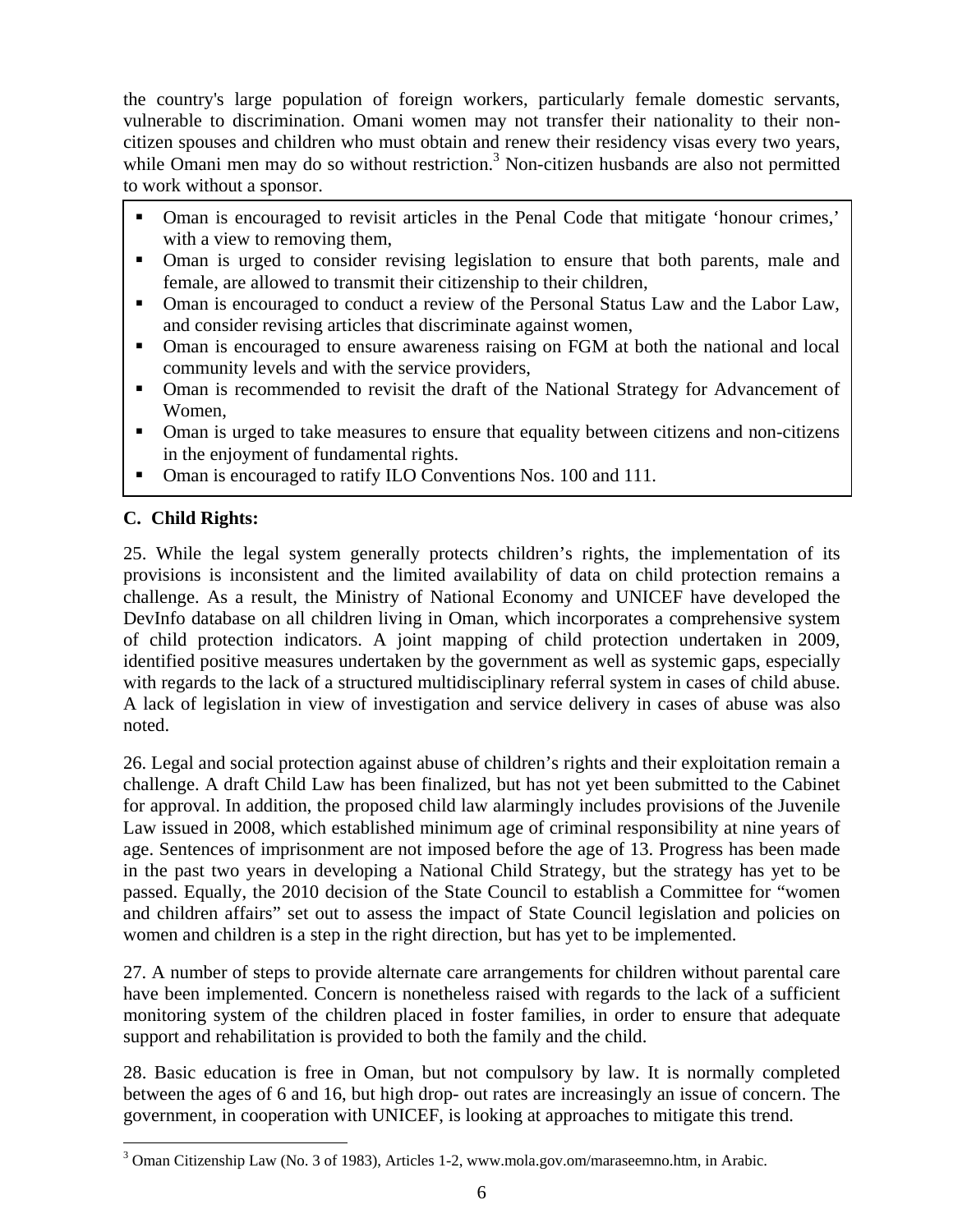29. A number of reforms have been introduced to the juvenile justice system. Juvenile offenders are dealt with by the juvenile unit of Oman Royal Police and appear in front of a juvenile court. Juveniles who are awaiting trial are similarly placed in the newly established "Home for observation of juveniles" and if condemned placed in the juvenile correction institute and enrolled in vocational training or community services. There is a concern, however, that not enough emphasis is placed on rehabilitation of both victims and young offenders.

- Oman is encouraged to strengthen the prosecution of offenders engaged in any form of exploitation of children,
- Oman should ensure that the draft Child Law raises the minimum age for criminal responsibility to be in accordance with international standards, and that mechanisms to ensure the establishment of a protective environment for children, particularly children who are victims of violence is established,
- Oman is urged to work towards the full implementation of the newly established Committee for Women and Children Affairs and ensure that its members are named as soon as possible
- Oman is encouraged to strengthen the monitoring of children placed in foster families, to ensure that adequate support and rehabilitation are provided to both family and child.
- Oman is urged to make basic education compulsory.

# *Child labour*

30. While child labour does not exist in any formal industry, numerous actors raised concerns in recent years over children working in the informal sector in Oman. As a response, the Government of Oman has taken steps to issue legislation banning commercial exploitation of children as camel jockeys. In 2005, a decree was issued to regulate the involvement and participation of children in camel races. The Decree raised the legal age for camel jockeys to 18 years and ensured that only Omani nationals are recruited as camel jockeys. The Omani Labour law was amended to prohibit all forms of child labour and the minimum age for employment was raised to 15 years, or 18 for hazardous work*.* The Omani Camel Racing and the Ministry of Sports Affairs are monitoring the implementation of the Decree, while a joint occupational safety and health committee composed of representatives of the Ministries of Health and Manpower regulates the employment of young persons, identifies the tasks, occupations and industries in which they are employed.

- Oman is encouraged to continue ongoing efforts to protect children working in the informal sector and strengthen mechanisms to monitor and enforce the implementation of new legislative measures.
- Oman is encouraged to take the necessary measures to raise the minimum age for admission to employment (15 years of age) so as to link it with the age of completion of basic education (16 years of age) as well as to implement compulsory education up to the minimum age for admission to employment.

### **D. Right of People living with HIV/AIDS**

31. Oman requires mandatory testing of expatriates applying to reside and work in Oman, of prisoners and other groups. Persons who test positive for HIV are repatriated. Health policies encourage a non-discriminatory policy towards People Living with HIV/AIDS (PLWHA) and emphasize equal access to HIV-related services. However, fear of exposure to stigma and discrimination is likely to hinder the ability to reach those populations who are at risk as well as the proportion of PLWHA who are immediately in need of treatment and care. Additionally,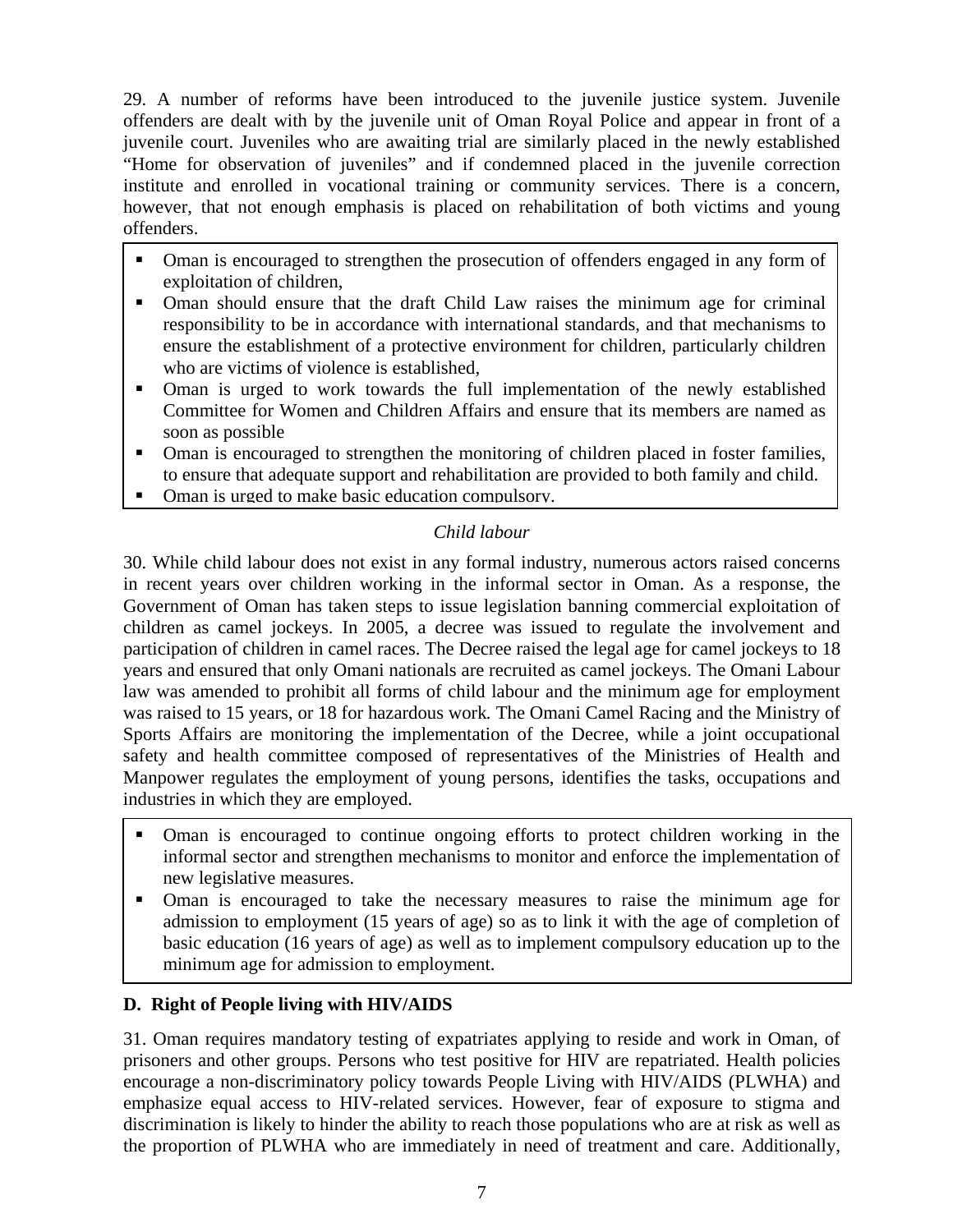there is no specific anti- discrimination legislation targeting vulnerable and most-at-risk populations in relation to HIV/AIDS, nor any established mechanism to record, document or address cases of discrimination related to HIV/AIDS.

- Oman is encourage to consider establishing a mechanism of identification, monitoring and reporting of cases of discrimination related to HIV/AIDS,
- Oman should consider updating its National Policy on HIV/AIDS in accordance with the ILO international labour standard Recommendation 200, adopted in June 2010.

# **E. The rights of Minorities:**

32. The tribes, Al Tawayya and the Al Khalifayn (Al-Balushi tribes) continue to express grievances following the decision by the Ministry of the Interior in 2006 to change their name and status into *Akhdam* (servants), of the Al-Harithi tribe. An attempt in 2008 to bring a lawsuit against the ministerial decision that changed their status failed, when the Court of Administrative Judiciary maintained that the Decision was a sovereign act beyond judicial scrutiny. In 2009, the Government stated that the difficult situation of the two tribes was resolved, but reports persists that they continue to experience difficulty in accessing their basic social and economic rights.

- Oman is encouraged to take steps to ensure the prevention, prohibition and punishment of racial discrimination as noted in article 4 (a) and (b) of the CERD,
- Oman should considerate ratifying the ILO conventions Nos. 111 and 169.

# **F. Rights of Persons with disabilities.**

33. Oman has established a National Committee for the Care of Persons with Disabilities, which aims to identify and meet the needs of persons with disabilities, and raise awareness. In 2008, national legislation was introduced for the protection of persons with disabilities, which provides for the access to preventive and rehabilitation health services, education and vocational rehabilitation. The decree also includes provisions to secure the right to work of persons with disabilities as well as their participation in social, cultural and sports activities. In spite of these positive efforts some challenges remain. A recently undertaken sector review on disability in Oman highlighted gaps in data, classification of disabilities and the need to strengthen service provision in a number of key areas. Concurrently, the implementation of international standards in national legislation needs to be strengthened in order to ensure equal access to social, economic and civil rights, including education and health services for all.

- Oman is encouraged to strengthen the effectiveness of the National Committee on Disabilities, with the establishment of a secretariat, allocation of a budget and rules of procedure for the Committees work,
- Oman is encouraged to continue with its efforts in strengthening the services for disabled women in a way that promotes their personal empowerment and inclusion in the community and the labour market.

# **G. Labour rights:**

34. The Omani Labour Law, last amended in 2003, offers protection to Omani citizens and non- Omani individuals working in the public sector, but does not cover domestic servants, temporary workers, or those with work contracts for less than three months. Complaint mechanisms have been put in place and workers may submit labour complaints to the Ministry of Manpower, which currently employs 160 labour inspectors who investigate claims of abuse against workers. Labour inspectors can also investigate complaints regarding domestic workers,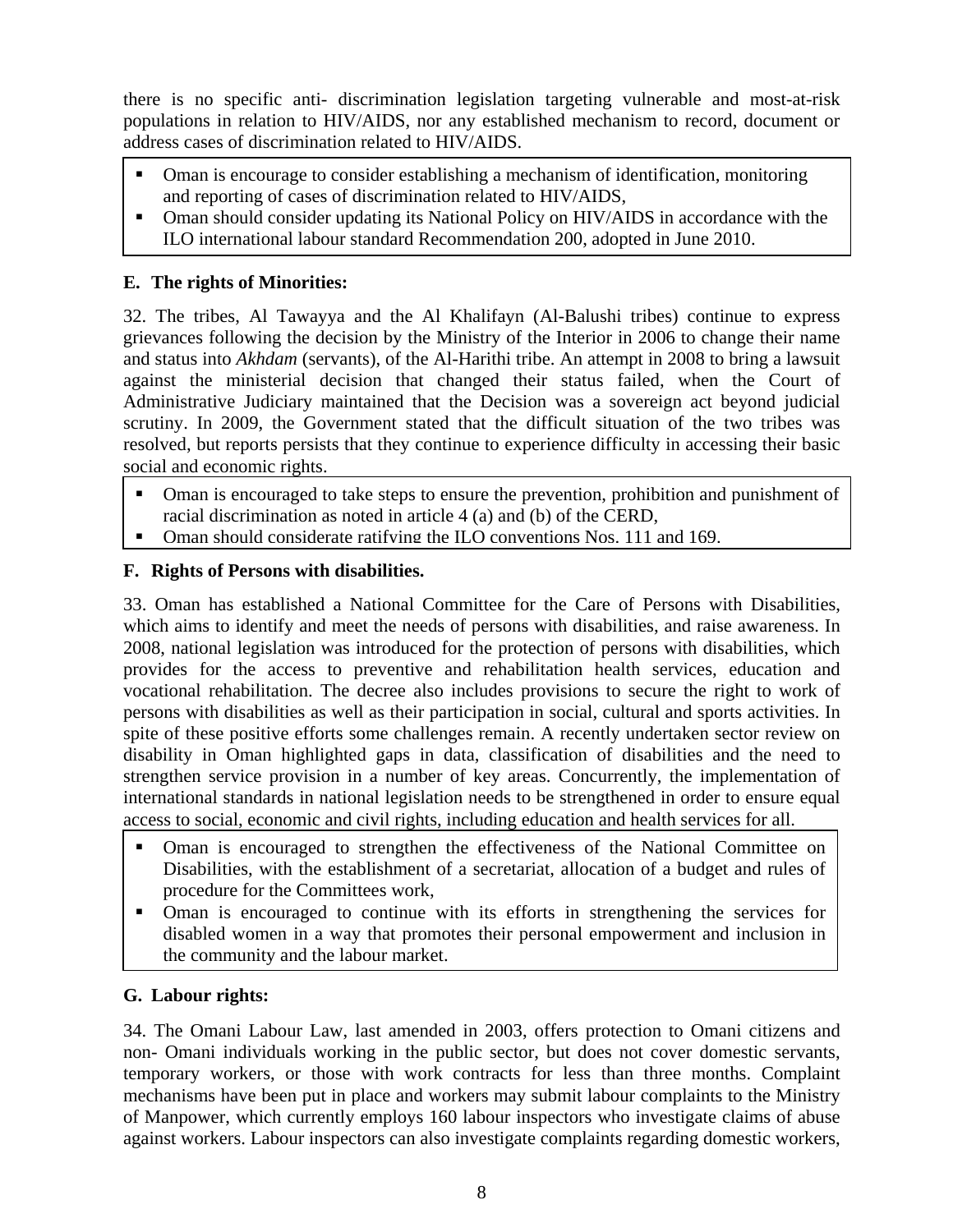but may only enter private homes with a warrant from the General Prosecutor. The Ministry of Manpower developed a health and safety list for the employees in the private sector since the Omani Civil Services Law only covers the public sector.

### *a. Migrant Workers*

35. The sponsorship – *Kafala*- system is prevalent in Oman. Migrant domestic workers in particular, routinely encounter exploitative working conditions, including excessively long working hours, lack of rest days or rest periods, poor living accommodations and restrictions on freedom of movement and association, including the prohibition from forming or joining unions. Despite prohibition by law, migrant workers generally have their passports confiscated by the employers, some of whom hold them in exploitative and difficult work conditions. There is evidence that some employers induce migrant workers by deceit and false promises, and sometimes sub-contract them out, mainly on construction work. The current system does not allow migrant workers the right to change employers without their sponsors' consent; otherwise, the worker is considered as an illegal resident in the country.

36. Although migrant domestic workers are excluded from the Labour Law, some protective measures are in place, including a ministerial decree outlining their rights and work conditions. In addition, a unified contract is in place for both domestic and commercial migrant workers. Employment agencies fill in the computerized contract, which is shared automatically with the Ministry of Manpower. However, while migrant workers may file a complaint against their employers for illegal practices, most workers are both unaware of their rights and existing protection mechanism, or are fearful of losing their jobs or being deported.

- Oman should consider ratifying the ILO convention C97 and C143 as well as the CMW; or consider incorporating their provisions into its current legislation;
- **•** Oman should consider abolishing the sponsorship system (*Kafala*) and replacing it with an updated labour law that respects rights and duties of both employers and foreign workers;
- Oman is urged to include migrant domestic workers in its Labour Law.

# **H. Trafficking**

37. Oman continues to be a destination as well as a transit country of trafficking for forced labour and sexual exploitation of individuals mainly from Southern Asia. After many years under international scrutiny, observers noted that the 2008 Royal Decree No. 126 was an important advancement, although the definition of trafficking in the law remains less comprehensive than what is laid down in the Palermo Protocols. The Penal Code prohibits slavery and prescribes penalties up to fifteen years imprisonment. In an attempt to further combat trafficking in 2009, the Government established the National Committee to Combat Trafficking in Persons (NCCTP). Several cases were tried under the new law and in 2009, 11 defendants were convicted and sentenced to 7 years in jail and fined of 26,000 dollars, while two defendants were acquitted for lack of evidence.

38. Despite recent initiatives and achievements in countering human trafficking, experts continue to express concern with regards to the level of implementation of recent initiatives, as few cases have been tried so far. Attention is also brought to the fact that the system does not distinguish between illegal immigrants and trafficked persons. Concerns are also raised with regards to the insufficient measures to ensure the provision of legal, psychological and medical services to victims of the worst forms of child labour. It similarly remains unclear to which degree the Government is taking actions to facilitate their rehabilitation and social